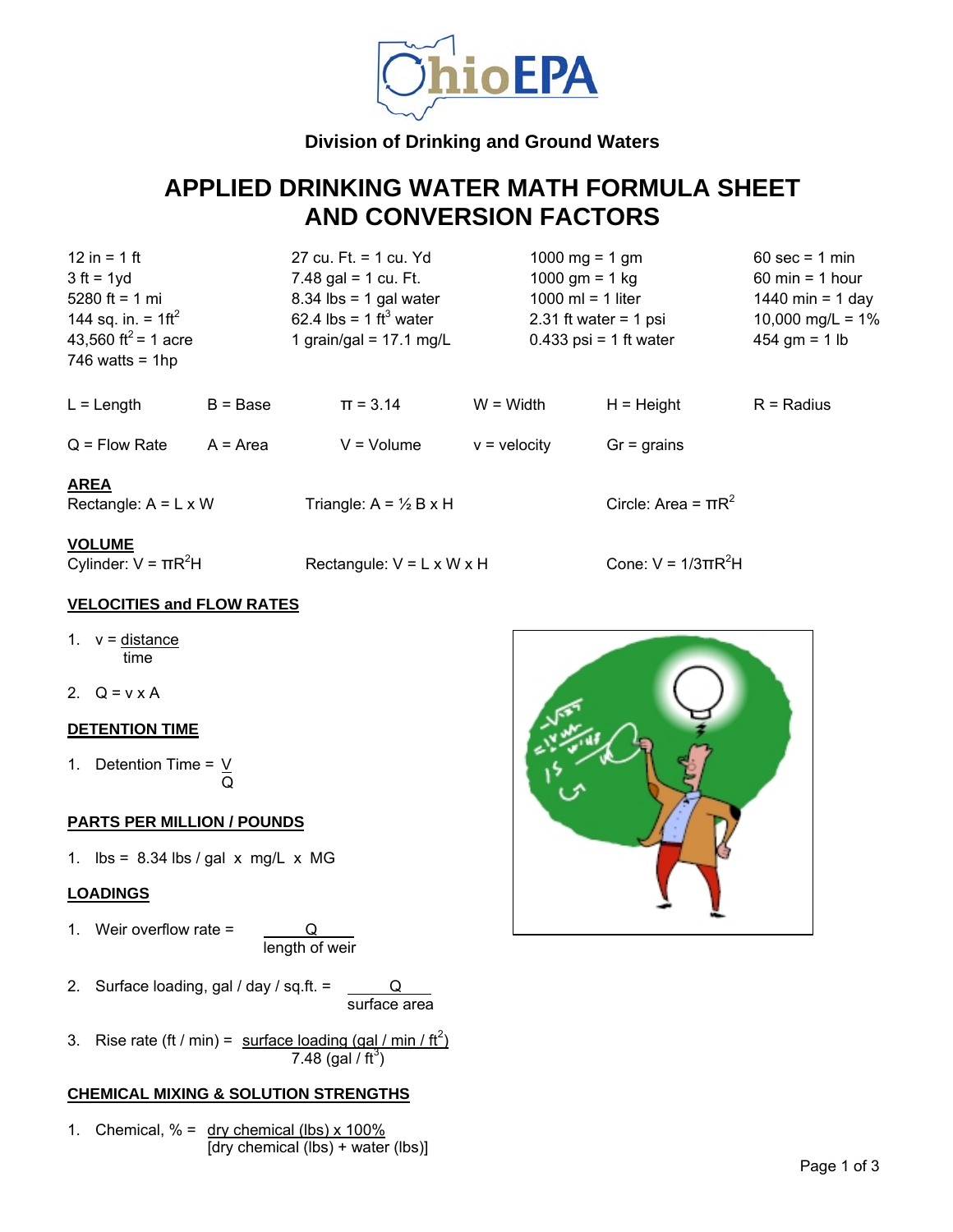|    | 2. Dry Chemical, lbs =        | water (lbs)<br>(100%)<br>-1<br>Chemical (%                                                     |
|----|-------------------------------|------------------------------------------------------------------------------------------------|
|    | 3. Water ( $\mathsf{lbs}$ ) = | dry chemical (lbs) x (100%) - dry chemical (lbs)<br>Chemical, %                                |
|    | 4. Liquid Chemical (gal) =    | Chemical solution (%) x gal of solution<br>Liquid Chemical (%)                                 |
| 5. | Scale setting, $% =$          | desired feed rate (gal / hr) x 100%<br>maximum feed rate (gal / hr)                            |
|    | 6. Feeder setting, $% =$      | desired feed rate (lbs / day) x 100%<br>maximum feed rate (lbs / day)                          |
|    | 7. Water added, gal. =        | hypo (gal) x hypo (%) - hypo (gal) x desired hypo (%)<br>desired hypo (%)                      |
| 8. | Chemical feed =               | Chemical conc. x vol. pumped<br>time pumped                                                    |
|    | 9. Feed rate (lbs / day) =    | chemical, lbs / day<br>(chemical, lbs) / (lb of commercial chemical)                           |
|    | 10. ion purity $(\% )$ =      | (molecular weight of ion in compound) (100%)<br>molecular weight of compound                   |
|    | 11. Feed rate (lbs / day) =   | $Q$ x concentration desired (mg/L x 8.34 (lbs / gal) (100%)(100%)<br>solution (%) x purity (%) |
|    | 12. Feed rate, gal / day =    | feed rate, lbs / day<br>chemical solution, lbs / day                                           |
|    | 13. Portion of ion =          | (commercial chemical purity, %) (ion, %)<br>$(100\%) (100\%)$                                  |

# **FILTRATION**

| 1. Backwash pumping rate, gal $/$ min = | (filter surface area, $ft^2$ ) x (backwash rate, gal / min / $ft^2$ )                   |
|-----------------------------------------|-----------------------------------------------------------------------------------------|
| 2. Backwash rinse, in $/min =$          | <u>(backwash rate, GPM / ft<sup>2</sup>) (12 in / ft)</u><br>7.48 gal / ft <sup>3</sup> |
| 3. Backwash $% =$                       | (backwash water, gal) x (100%)<br>water filered, gal                                    |
| 4. UFRV, gal / sq.ft. $=$               | volume filtered, gal<br>Filter surface area, $ft^2$                                     |